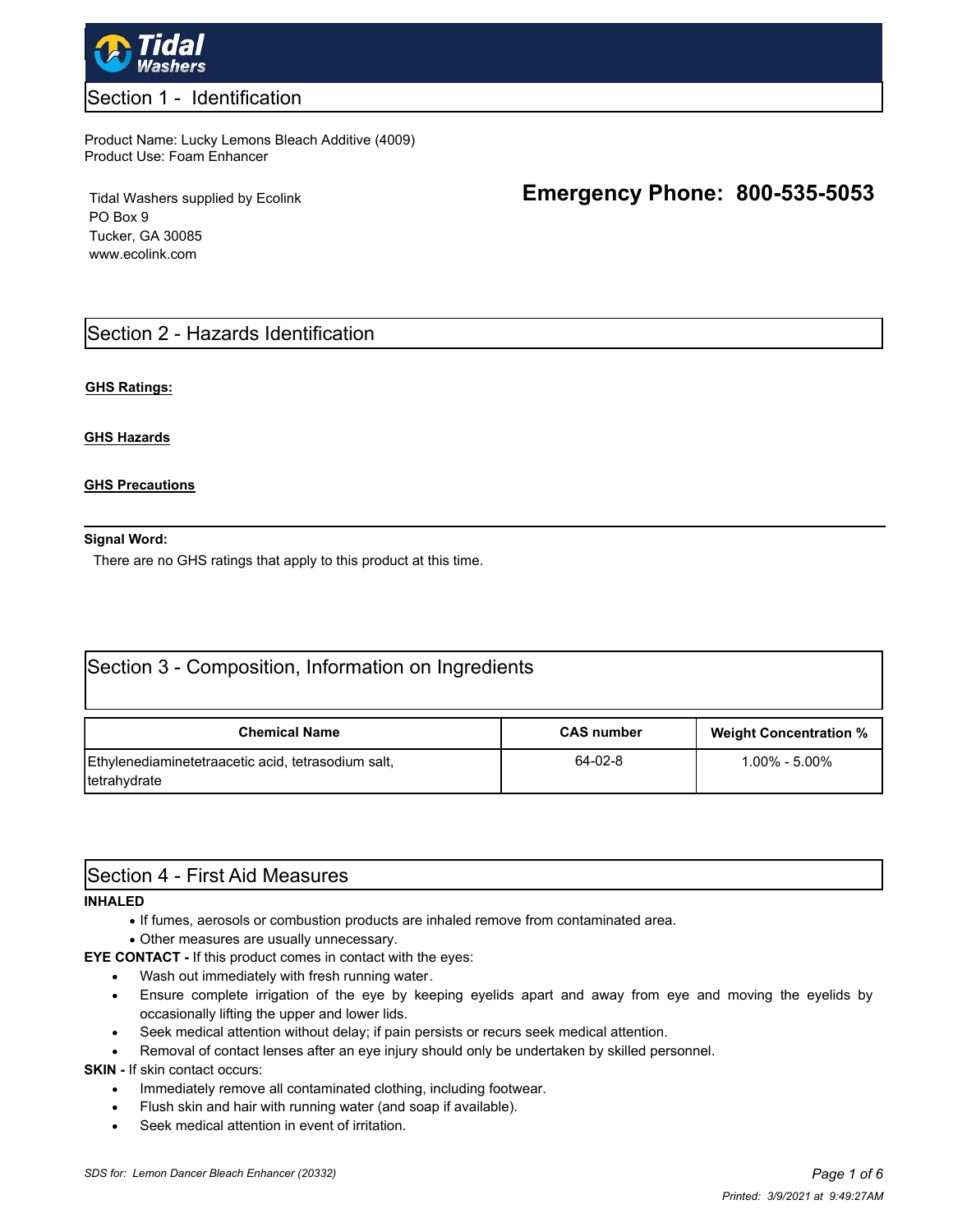#### **IF SWALLOWED:**

- If swallowed do NOT induce vomiting.
- If vomiting occurs, lean patient forward or place on left side (head-down position, if possible) to maintain open airway and prevent aspiration.
- Observe the patient carefully.
- Never give liquid to a person showing signs of being sleepy or with reduced awareness; i.e. becoming unconscious.
- Give water to rinse out mouth, then provide liquid slowly and as much as casualty can comfortably drink.
- Seek medical advice.

**NOTES TO PHYSICIAN:** Treat symptomatically

| Section 5 - Fire Fighting Measures |      |
|------------------------------------|------|
| Flash Point: N/A<br>LEL:           | UEL: |
| <b>EXTINGUISHING MEDIA:</b>        |      |

- There is no restriction on the type of extinguisher which may be used.
- Use extinguishing media suitable for surrounding area.

#### **FIRE FIGHTING**

- Alert Fire Department and tell them location and nature of hazard.
- Wear breathing apparatus plus protective gloves in the event of a fire.
- Prevent, by any means available, spillage from entering drains or water courses.
- Use fire fighting procedures suitable for surrounding area.
- DO NOT approach containers suspected to be hot.
- Cool fire exposed containers with water spray from a protected location.
- If safe to do so, remove containers from path of fire.

Equipment should be thoroughly decontaminated after use.

## Section 6 - Accidental Release Measures

#### **MINOR SPILLS**

- · Clean up all spills immediately.
- Avoid breathing vapors and contact with skin and eyes.
- · Control personal contact with the substance, by using protective equipment.
- Contain and absorb spill with sand, earth, inert material or vermiculite.
- · Wipe up.
- Place in a suitable, labeled container for waste disposal.

#### **MAJOR SPILLS**

#### Moderate hazard.

- · Clear area of personnel and move upwind.
- Alert Fire Department and tell them location and nature of hazard.
- Wear breathing apparatus plus protective gloves.
- Prevent, by any means available, spillage from entering drains or water course.
- Stop leak if safe to do so.
- Contain spill with sand, earth or vermiculite.
- Collect recoverable product into labeled containers for recycling.
- Neutralize/decontaminate residue (see Section 13 for specific agent).
- Collect solid residues and seal in labeled drums for disposal.
- Wash area and prevent runoff into drains.
- After clean up operations, decontaminate and launder all protective clothing and equipment before storing and re-using.

If contamination of drains or waterways occurs, advise emergency services.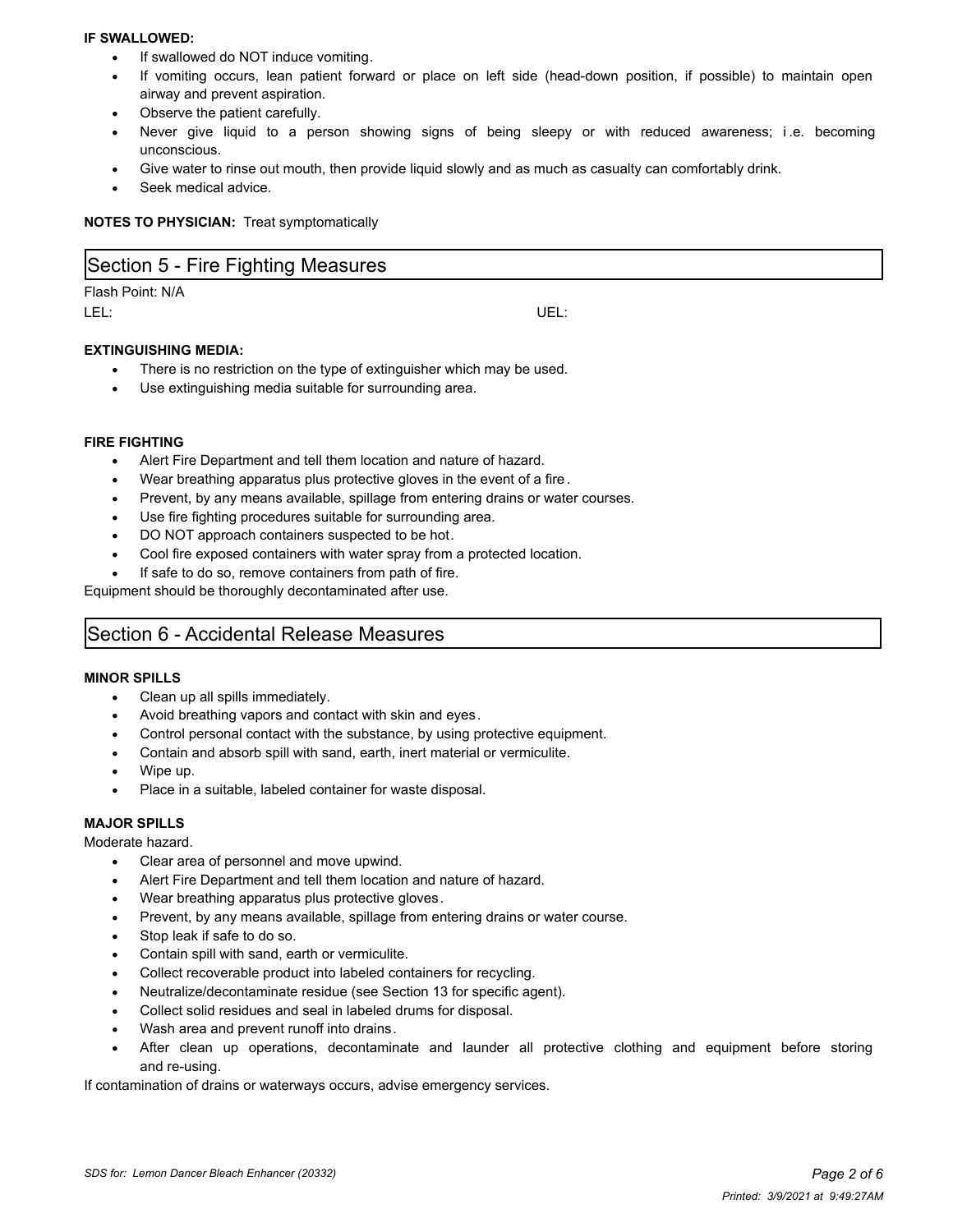# Section 7 - Handling & Storage

### **PROCEDURE FOR HANDLING**

- Avoid all personal contact, including inhalation.
- Wear protective clothing when risk of exposure occurs.
- Use in a well-ventilated area.
- · Avoid contact with moisture.
- · Avoid contact with incompatible materials.
- When handling, DO NOT eat, drink or smoke.
- Keep containers securely sealed when not in use.
- Avoid physical damage to containers.
- Always wash hands with soap and water after handling.
- · Work clothes should be laundered separately. Launder contaminated clothing before re-use.
- Use good occupational work practice.
- · Observe manufacturer's storage and handling recommendations contained within this MSDS.
- Atmosphere should be regularly checked against established exposure standards to ensure safe working conditions are maintained.
- DO NOT allow clothing wet with material to stay in contact with skin

#### **SUITABLE CONTAINER**

- · Polyethylene or polypropylene container.
- Packing as recommended by manufacturer.
- Check all containers are clearly labeled and free from leaks.

#### **STORAGE INCOMPATIBILITY:** None known.

#### **STORAGE REQUIREMENTS**

- Store in original containers.
- Keep containers securely sealed.
- Store in a cool, dry, well-ventilated area.
- Store away from incompatible materials and foodstuff containers.
- Protect containers against physical damage and check regularly for leaks.
- · Observe manufacturer's storage and handling recommendations contained within this MSDS.

| Section 8 - Exposure Controls/Personal Protection                                  |                             |                              |                              |  |  |
|------------------------------------------------------------------------------------|-----------------------------|------------------------------|------------------------------|--|--|
| <b>Chemical Name / CAS No.</b>                                                     | <b>OSHA Exposure Limits</b> | <b>ACGIH Exposure Limits</b> | <b>Other Exposure Limits</b> |  |  |
| Ethylenediaminetetraacetic<br>acid, tetrasodium salt,<br>tetrahydrate<br>$64-02-8$ | Not Established             | Not Established              | Not Established              |  |  |

#### **ENGINEERING CONTROLS**

Engineering controls are used to remove a hazard or place a barrier between the worker and the hazard. Welldesigned engineering controls can be highly effective in protecting workers and will typically be independent of worker interactions to provide this high level of protection.

The basic types of engineering controls are:

Process controls which involve changing the way a job activity or process is done to reduce the risk. Enclosure and/or isolation of emission source which keeps a selected hazard "physically" away from the worker and ventilation that strategically "adds" and "removes" air in the work environment. Ventilation can remove or dilute an air contaminant if designed properly. The design of a ventilation system must match the particular process and chemical or contaminant in use.

Employers may need to use multiple types of controls to prevent employee overexposure.

General exhaust is adequate under normal operating conditions. Local exhaust ventilation may be required in specific circumstances. If risk of overexposure exists, wear approved respirator. Correct fit is essential to obtain adequate protection. Provide adequate ventilation in warehouse or closed storage areas.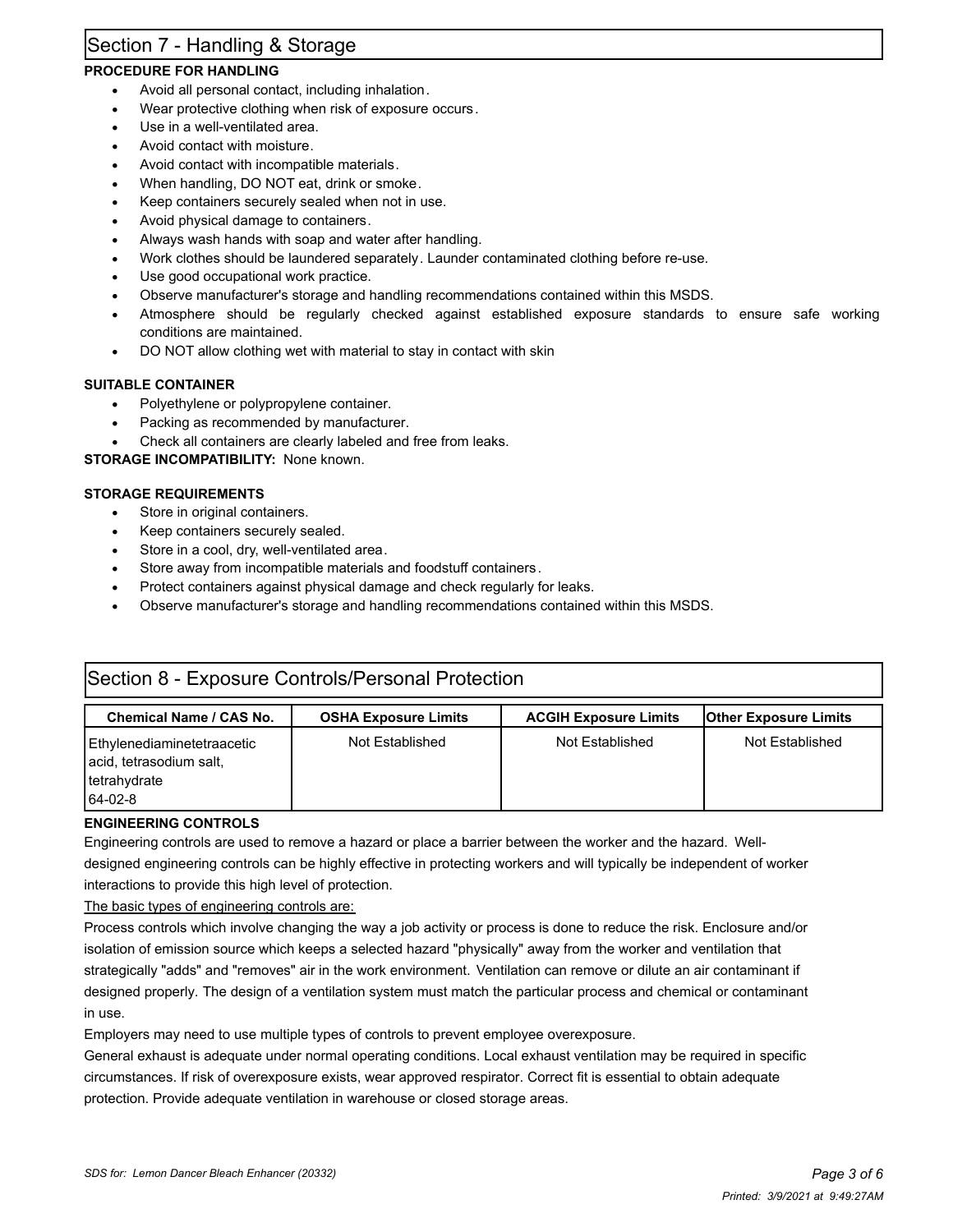#### **RESPIRATOR**

The local concentration of material, quantity and conditions of use determine the type of personal protective equipment required.

For further information consultor your Occupational Health and Safety Advisor.

#### **EYE**

- Safety glasses with side shields.
- · Chemical goggles.
- Contact lenses may pose a special hazard; soft contact lenses may absorb and concentrate irritants. A written policy document, describing the wearing of lens or restrictions on use, should be created for each workplace or task. This should include a review of lens absorption and adsorption for the class of chemicals in use and an account of injury experience. Medical and first-aid personnel should be trained in their removal and suitable equipment should be readily available. In the event of chemical exposure, begin eye irrigation immediately and remove contact lens as soon as practicable. Lens should be removed at the first signs of eye redness or irritation - lens should be removed in a clean environment only after workers have washed hands thoroughly. [CDC NIOSH Current Intelligence Bulletin 59], [AS/NZS 1336 or national equivalent]

#### **HANDS/FEET**

- Wear chemical protective gloves, e.g. PVC.
- Wear safety footwear or safety gumboots, e.g. Rubber

The selection of the suitable gloves does not only depend on the material, but also on further marks of quality which vary from manufacturer to manufacturer. Where the chemical is a preparation of several substances, the resistance of the glove material cannot be calculated in advance and has therefore to be checked prior to the application.

The exact break through time for substances has to be obtained from the manufacturer of the protective gloves and has to be observed when making a final choice.

Suitability and durability of glove type is dependent on usage. Important factors in the selection of gloves include:

- · frequency and duration of contact,
- · chemical resistance of glove material,
- glove thickness and
- dexterity

Select gloves tested to a relevant standard (e.g. Europe EN 374, US F739, AS/NZS 2161.1 or national equivalent).

- When prolonged or frequently repeated contact may occur, a glove with a protection class of 5 or higher (breakthrough time greater than 240 minutes according to EN 374, AS/NZS 2161.10.1 or national equivalent) is recommended.
- · When only brief contact is expected, a glove with a protection class of 3 or higher (breakthrough time greater than 60 minutes according to EN 374, AS/NZS 2161.10.1 or national equivalent) is recommended.
- Contaminated gloves should be replaced.

Gloves must only be worn on clean hands. After using gloves, hands should be washed and dried thoroughly .

Application of a non-perfumed moisturizer is recommended.

## Section 9 - Physical & Chemical Properties

**Specific Gravity** 1.02-1.04

**pH** 11.3 **Color** Yellow

## Section 10 - Stability & Reactivity

### **CONDITIONS CONTRIBUTING TO INSTABILITY**

- · Presence of incompatible materials.
- · Product is considered stable.
- · Hazardous polymerization will not occur.

#### **STABLE**

**Incompatibilities:**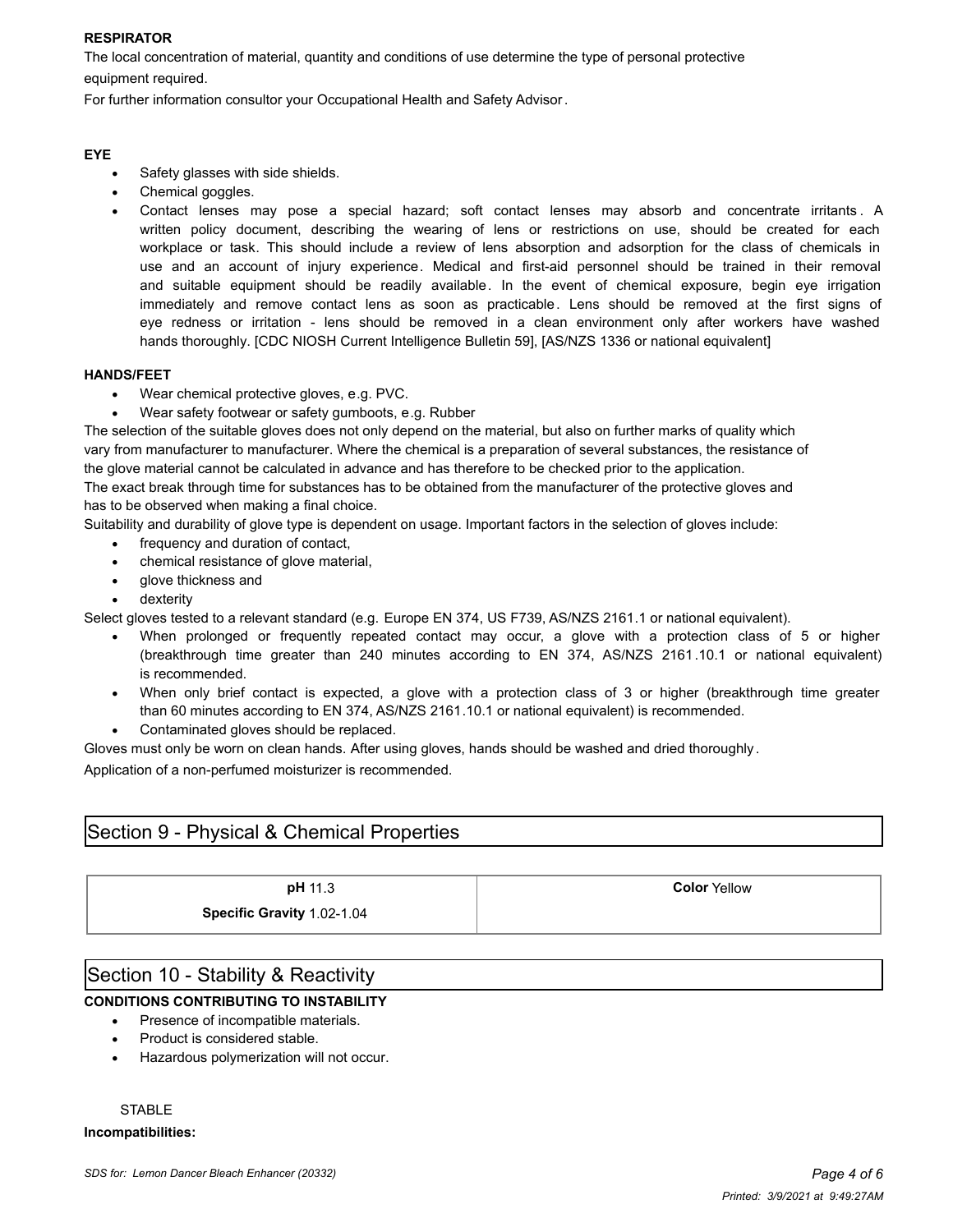#### **Decomposition:**

Carbon oxides, nitrogen oxides (NOx)

#### Hazardous polymerization will not occur.

### Section 11 - Toxicological Information

#### **Mixture Toxicity**

Inhalation Toxicity LC50: 273mg/L

#### **POTENTIAL HEALTH EFFECTS**

#### **ACUTE HEALTH EFFECTS**

**SWALLOWED:** Accidental ingestion of the material may be damaging to the health of the individual.

**EYE:** Limited evidence exists, or practical experience suggests, that the material may cause eye irritation in a substantial number of individuals and/or is expected to produce significant ocular lesions which are present twenty-four hours or more after instillation into the eye(s) of experimental animals . Repeated or prolonged eye contact may cause inflammation characterized

**SKIN:** Skin contact is not thought to have harmful health effects (as classified under EC Directives); the material may still produce health damage following entry through wounds, lesions or abrasions .. Limited evidence exists, or practical experience predicts, that the material either produces inflammation of the skin in a substantial number of individuals following direct contact, and/or produces significant inflammation when applied to the healthy intact skin of animals, for up to four hours, such inflammation being present twenty-four hours or more after the end of the exposure period. Skin irritation may also be present after prolonged or repeated exposure; this may result in a form of contact dermatitis (nonallergic). The dermatitis is often characterised by skin redness (erythema) and swelling (oedema) which may progress to blistering (vesiculation), scaling and thickening of the epidermis . At the microscopic level there may be intercellular oedema of the spongy layer of the skin (spongiosis) and intracellular oedema of the epidermis . Open cuts, abraded or irritated skin should not be exposed to this material. Entry into the blood-stream through, for example, cuts, abrasions, puncture wounds or lesions, may produce systemic injury with harmful effects . Examine the skin prior to the use of the material and ensure that any external damage is suitably protected.

**INHALED:** The material is not thought to produce either adverse health effects or irritation of the respiratory tract following inhalation (as classified by EC Directives using animal models). Nevertheless, adverse systemic effects have been produced following exposure of animals by at least one other route and good hygiene practice requires that exposure be kept to a minimum and that suitable control measures be used in an occupational setting.

**CHRONIC HEALTH EFFECTS:** Long-term exposure to the product is not thought to produce chronic effects adverse to health (as classified by EC Directives using animal models); nevertheless exposure by all routes should be minimized as a matter of course.

**TOXICITY AND IRRITATION**: Not available. Refer to individual constituents.

CAS Number Description % Weight Carcinogen Rating

## Section 12 - Ecological Information

No Information

#### **Component Ecotoxicity**

## Section 13 - Disposal Considerations

Legislation addressing waste disposal requirements may differ by Federal, State, County and City. Each user must refer to laws operating in their area. In some areas, certain wastes must be tracked.

A Hierarchy of Controls seems to be common - the user should investigate:

- · Reduction
- **Reuse**
- **Recycling**